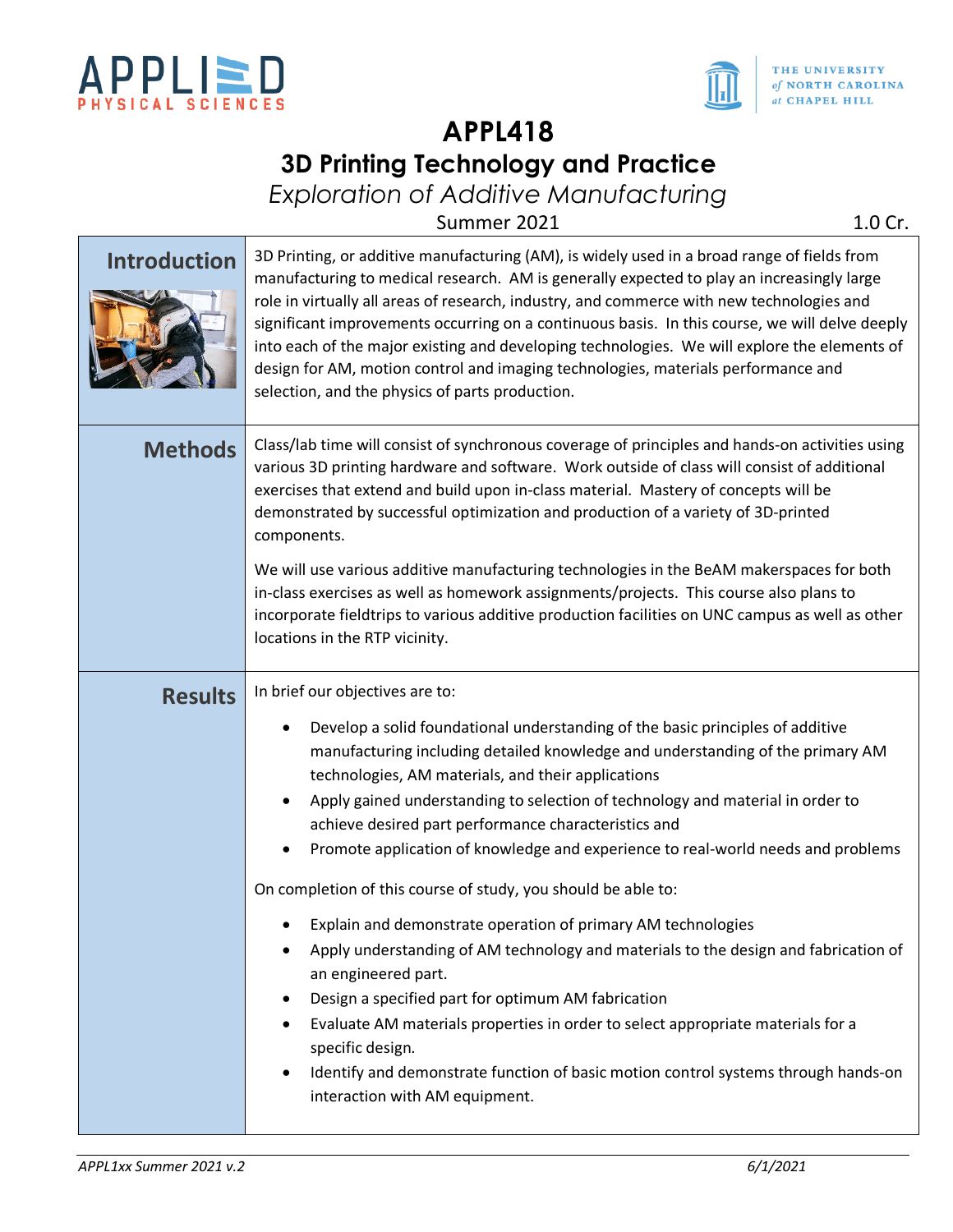# Course Content

# **COURSE TOPICS**

- Review of current technologies
- Developing technologies
- Polymer science fused filament
- Polymer science SLA
- Polymer science SLS

## **COURSE SCHEDULE**

- Print setting optimization
- Design considerations
- Motion control
- Slicing software
- Post processing

The current course calendar is available in Sakai under Resources

# Class Essentials



### **LOGISTICS**

**Class meeting times** 10:00 – 12:00 MTWTHF June 10 – 21, 2021

9  **Class meeting location** Venable G311 off of the ground floor lobby

 **Office Hours** Thursdays 2:30 – 4:30 or by appointment

### **E** Required Texts

Redwood, Ben, Filemon Schoffer, and Brian Garret. *The 3D Printing Handbook: Technologies, Design, and Applications.* Amsterdam: 3D Hubs, B.V., 2018.

**Software**

*Tinkercad* – create your free account at <https://www.tinkercad.com/>

*Autodesk Fusion 360* – Create a free educational account available at the [Fusion 360 students and educators page.](https://www.autodesk.com/products/fusion-360/students-teachers-educators?_ga=2.248438855.1908321390.1578500507-2123785128.1578500507)

[Cura Slicer software for Ultimaker](https://ultimaker.com/software/ultimaker-cura) printers

[Cura Slicer software for Lulzbot](https://www.lulzbot.com/Cura) printers

[Preform Slicer software for Formlabs printers](https://formlabs.com/software/#preform)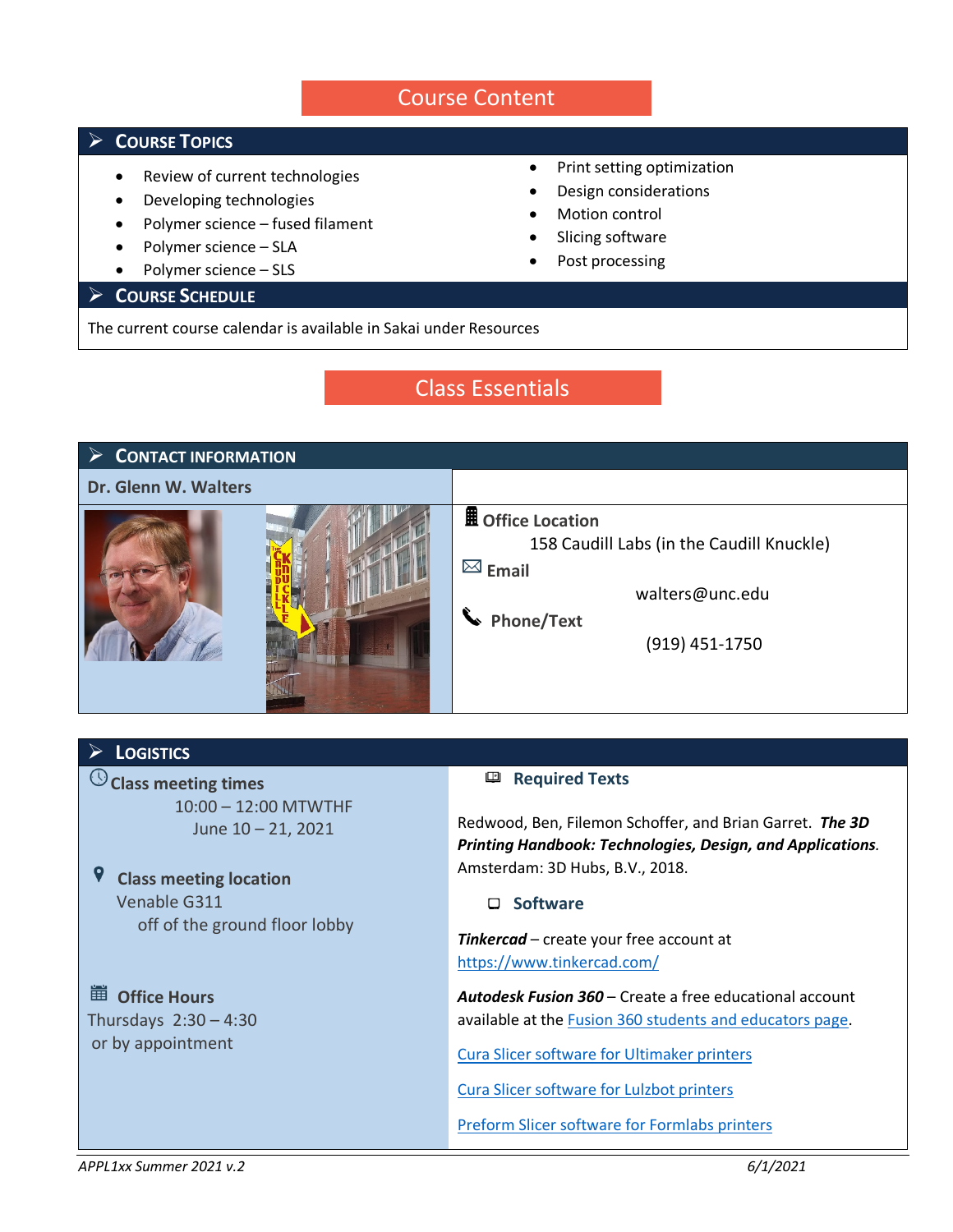# Assignments & Evaluation

| $\triangleright$ YOUR COURSE GRADE |                                                                               |  |  |
|------------------------------------|-------------------------------------------------------------------------------|--|--|
| <b>50% Attendance</b>              | This course is fully participatory and attendance is required at all sessions |  |  |
| <b>20% Classroom Exercises</b>     | Print design, processing, and printing during instruction                     |  |  |
| <b>30% Individual Projects</b>     | Individual exercises completed outside of class                               |  |  |
|                                    |                                                                               |  |  |
|                                    |                                                                               |  |  |

| $\triangleright$ GRADE INTERPRETATION & HONOR CODE |                                                                                |  |  |
|----------------------------------------------------|--------------------------------------------------------------------------------|--|--|
| Your final course grade will be                    | <b>ACADEMIC HONESTY</b>                                                        |  |  |
| determined as follows:                             | There will be clear communication if assignments are individual or group.      |  |  |
| $Re$ Pass $\geq 60\%$                              | For individual assignments, while I encourage collaboration, it is a violation |  |  |
| Fail<br>$< 60\%$                                   | of the honor code if a student duplicates work or obtains solutions from       |  |  |
|                                                    | another student and submits it as their own. Please reference the honor        |  |  |
|                                                    | code: http://honor.unc.edu.                                                    |  |  |
|                                                    |                                                                                |  |  |

### **STUDENT RESOURCES**

#### **SEE, SAY, DO SOMETHING**

We're happy you are here and eager to learn. Despite our best intentions to follow a plan, life may throw us a curve ball. If you or someone you know is experiencing some distress or you are concerned about the well-being of a student, please report it here: [https://deanofstudents.unc.edu/carereport.](https://deanofstudents.unc.edu/carereport) It is

important to support one another. If you see something, say, and do something.

#### **ACCESSIBILITY RESOURCES**

UNC-CH provides accommodations for any students with documented disabilities. If you have a disability and believe you require accommodations, please contact the Department of Accessibility Resources at [http://accessibility.unc.edu.](http://accessibility.unc.edu/) Please contact me early in the semester so we can make any necessary arrangements and discuss the learning checks.

### **TITLE IX Resources**

*Any student who is impacted by discrimination, harassment, interpersonal (relationship) violence, sexual violence, sexual exploitation, or stalking is encouraged to seek resources on campus or in the community. Please contact the Director of Title IX Compliance (Adrienne Allison [–Adrienne.allison@unc.edu\)](mailto:Adrienne.allison@unc.edu), Report and Response Coordinators in the Equal Opportunity and Compliance Office [\(reportandresponse@unc.edu\)](mailto:reportandresponse@unc.edu), Counseling and Psychological Services (confidential), or the Gender Violence Services Coordinators [\(gvsc@unc.edu;](mailto:gvsc@unc.edu) confidential) to discuss your specific needs. Additional resources are available at [safe.unc.edu.](http://safe.unc.edu/)*

## **COURSE EXPECTATIONS AND POLICIES**

• Community Standards in Our Course and Mask Use. This fall semester, while we are in the midst of a global pandemic, all enrolled students are required to wear a mask covering your mouth and nose at all times in our classroom. This requirement is to protect our